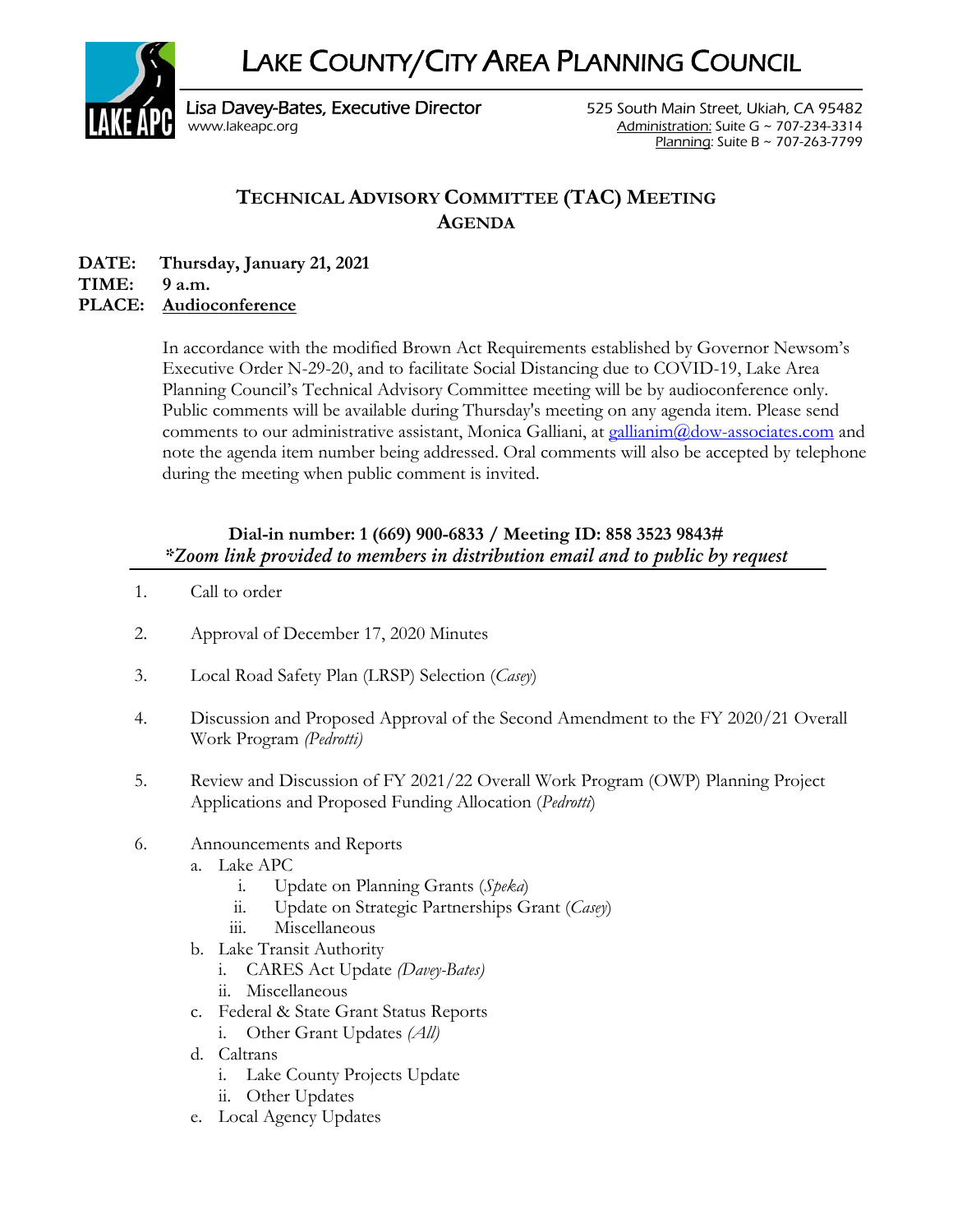- 7. Information Packet i. 2021 TAC Meeting Schedule
- 8. Public input on any item under the jurisdiction of this agency, but which is not otherwise on the above agenda
- 9. Next Proposed Meeting **February 18, 2021**
- 10. Adjourn meeting

Public Expression - The TAC welcomes participation in TAC meetings. Comments will be limited for items not on the agenda to three minutes per person, and not more than 10 minutes per subject, so that everyone may be heard. This time is limited to matters under TAC jurisdiction which have not already been considered by the TAC.

Americans with Disabilities Act (ADA) Requests - To request disability-related modifications or accommodations for accessible locations or meeting materials in alternative formats *(as allowed under Section 12132 of the ADA)* please contact the Lake APC office at 707-263-7799 at least 72 hours prior to the meeting.

Posted: January 15, 2021

*List of Attachments:* 

- *Agenda Item #2 12/17/20 Draft Lake TAC Minutes*
- *Agenda Item #3 LRSP Staff Report*
- *Agenda Item #4 2020/21 OWP Staff Report + Table*
- *Agenda Item #5 2021/22 OWP Staff Report + Table*
- *Agenda Item #6ai Grant Update Staff Report*
- *Agenda Item #6aii SR53 Staff Report*
- *Agenda Item #7 Information Packet* 
	- *\* Proposed Lake TAC Meeting Schedule*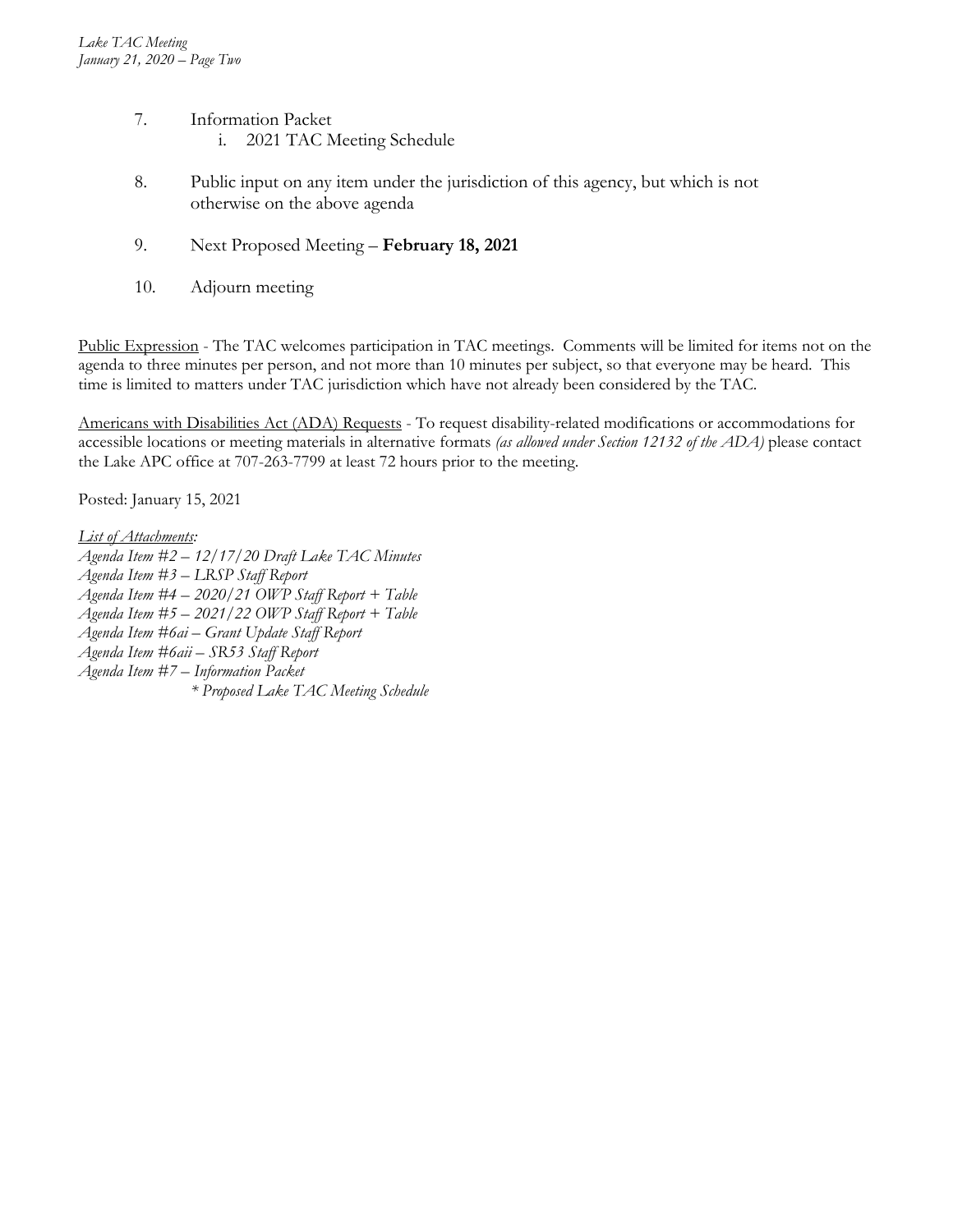# LAKE COUNTY/CITY AREA PLANNING COUNCIL



Lisa Davey-Bates, Executive Director 525 South Main Street, Ukiah, CA 95482

www.lakeapc.org Administration: Suite G ~ 707-234-3314 Planning: Suite B ~ 707-263-7799

#### **TECHNICAL ADVISORY COMMITTEE MEETING Draft Meeting Minutes**

Thursday, January 21, 2021 9 a.m.

Meeting held via Zoom

**Present** 

Kevin Ingram, City of Lakeport Saskia Rymer-Burnett, Caltrans District 1 Kyle Finger, Caltrans District 1 James Sookne, Lake Transit Authority Doug Grider, City of Lakeport

#### **Absent**

Joel Skeen, California Highway Patrol Scott DeLeon, County of Lake Dave Swartz, City of Clearlake (Engineering Consultant) Dale Goodman, City of Clearlake

#### **Also Present**

Alexis Pedrotti, Lake Area Planning Council Lisa Davey-Bates, Lake Area Planning Council Danielle Casey, Lake Area Planning Council Monica Galliani, Lake Area Planning Council John Speka, Lake Area Planning Council Jenni Byers, City of Lakeport

### **1. Call to order**

The meeting was called to order at 9:05 a.m.

### **2. Approval of August 20, 2020 Minutes**

*Motion by Doug Grider, seconded by James Sookne, and carried unanimously to approve the August 20, 2020 minutes as written.* 

### **3. Local Road Safety Plan (LRSP) Selection**

Danielle gave an update, reporting that four proposals have been received and a selection committee has been formed comprised of APC Staff, Caltrans staff, and engineers for each city. The committee will meet on December 17, 2020 after the Lake APC TAC meeting. After the consultant is selected, a contract will be awarded and work will begin in the new year. The total amount of money available for the LRSP is \$80,000 for Lakeport and \$50,000 for Clearlake. Doug suggested changing the process of requesting proposals to reach more consultants. Jenni suggested the use of a bid site.

### **4. FY 2020/21 OWP Project Status Update and Discussion**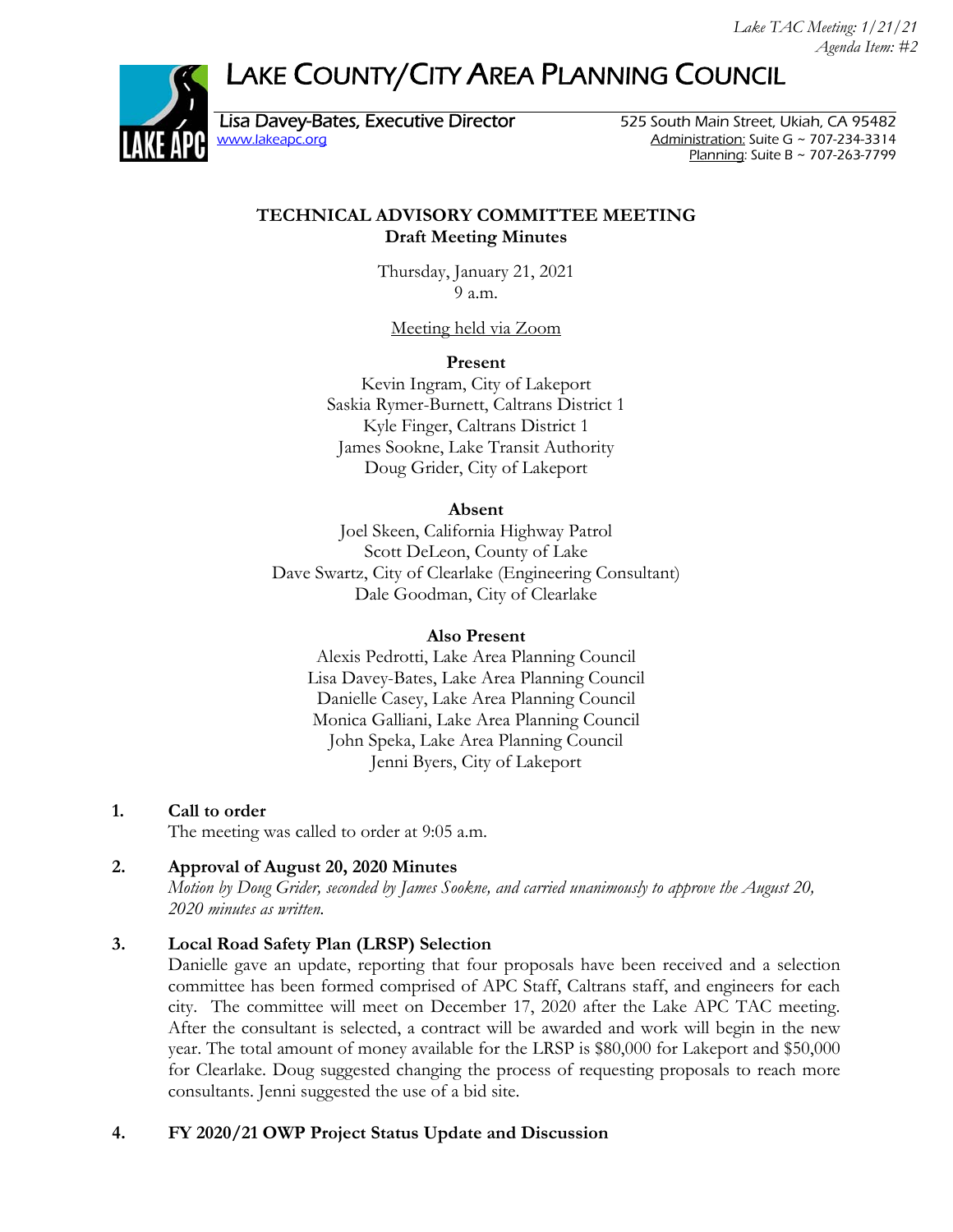Alexis reported that Lakeport has \$24,000 in the work program to expend. APC staff has been working to spend available funding through various programs in the county. \$25,863 was carried over from the previous year. The SR 53 Corridor study is experiencing delays due to the pandemic, but other projects are moving forward. James reported that studies based on ridership have also been delayed in order to obtain more accurate results. Doug said that Lakeport staff is working on using LTF 2% Bike & Ped funds and will give an update in the coming weeks. Lexi reminded attendees that quarterly reports need to be turned in on time.

#### **5. FY 2021/22 Overall Work Program (OWP) Call for Projects**

Lexi reminded attendees that applications for funding for FY 2021/22 are due on January 8 at 5:00 p.m. This OWP will include the Pavement Management Program which will need more funding than most projects. All OWP applications will be included in the next meeting's packet. Doug expressed interest and support for the Pavement Management Program. He also said the 11<sup>th</sup> Street Corridor Project needs advancement. Discussion concerning funding possibilities ensued.

#### **6. Federal Lands Access Program (FLAP)**

John gave a summary of the FLAP program, stating that approximately \$90 million will be available to State, County, Local, or Tribal entities that own or maintain transportation facilities accessing Federal lands, including public highways, roads, bridges, trails or transit systems located on or are adjacent (no more than 10 miles away) to Federal lands. Eligible projects include rehabilitation, restoration, construction, and reconstruction projects, engineering and environmental, Operations & Maintenance of transit facilities, and planning related to transportation. Matching funds will be 11.47%, and applications are due by May 27, 2021. Doug expressed interest in using this funding for Lakeport.

### **7. Announcements and Reports**

#### **a. Lake APC**

#### **i. Update on Planning Grants**

John gave a brief update of the Coordinated Plan. A draft plan is being prepared by the University of the Pacific (UOP), through a contract with Caltrans to write the study for the Lake County region. On November 10, an online workshop was held with staff members from interested agencies, including Lake APC and Social Services Transportation Advisory Council members, where feedback was solicited from each. A survey has also been distributed for additional input on the plan, which was sent to Board and TAC members on November 20 and will remain open until December 11.

John added that the Caltrans is expected to release a Sustainable Transportation Planning Grant call-for-projects soon. Staff will be looking into at least two, or possibly three, applications, expected to be submitted sometime in January. The first would consist of an update to the Transportation Demand Model (TDM) for the Lake County region. The consultant preparing the Vehicle Miles Traveled (VMT) Regional Baseline Study has already indicated that an updated TDM will be recommended as a result of that project. The second project would involve securing funds for a wildfire evacuation plan for the region.

Lisa mentioned she has been in meetings to plan for Covid-19 as it affects transit. Also, Lake Transit is interested in updating its 2015 Transit Development Plan (TDP). Staff from LTA and APC has been discussing a need for flexible and on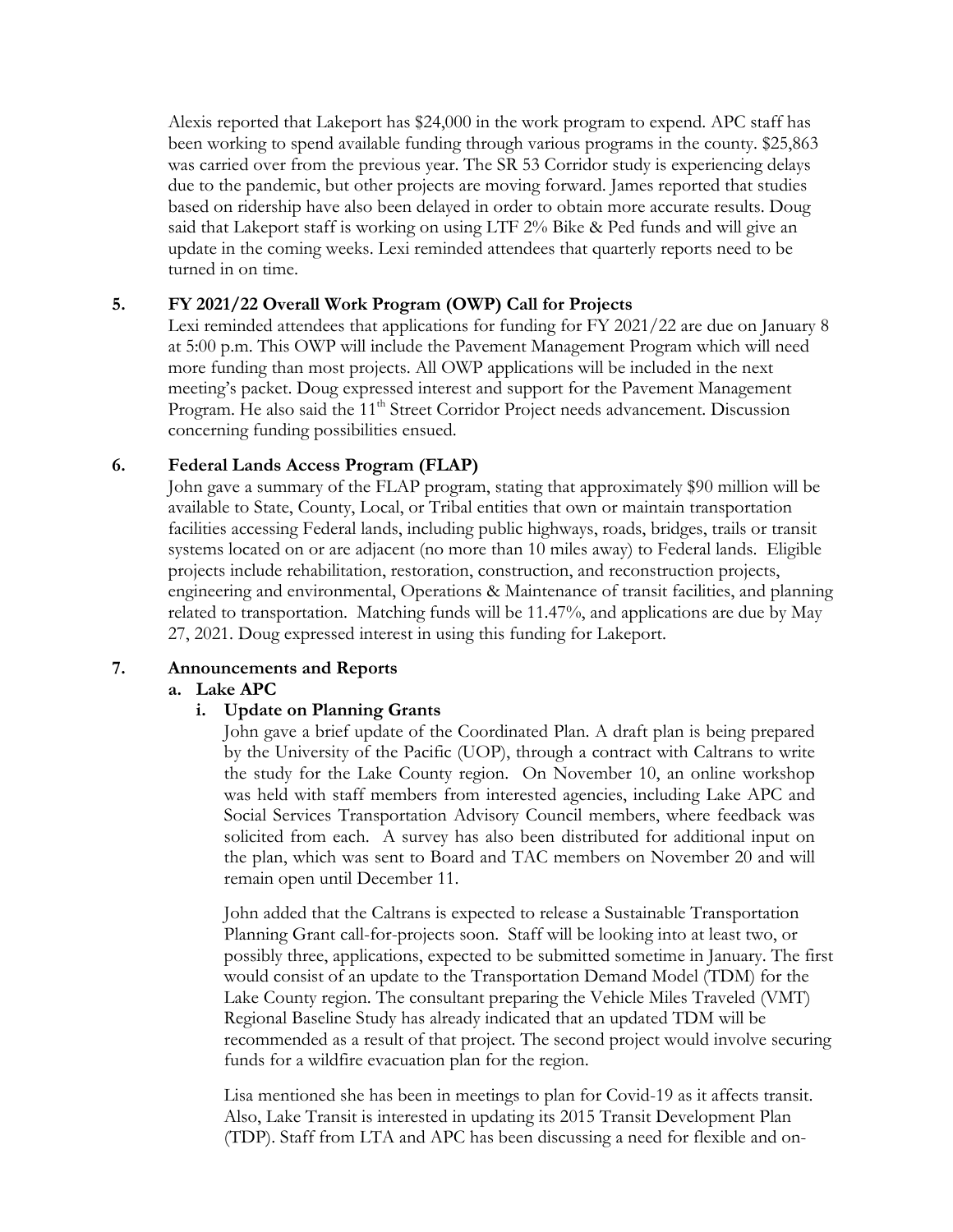demand transportation for seniors, disabled, or low-income residents unable to utilize existing public transportation services.

Doug suggested utilizing an improved method of reporting for future projects. Lisa reported that staff has been working with Jeff Schwein on an improved reporting model which will be coming soon. Discussion ensued.

### **ii. Update on Strategic Partnerships Grant**

Danielle reported that the only Strategic Partnership Grant currently in progress is the SR53 Corridor Local Circulation Study Project. The project is now proceeding with a new schedule in place.

### **iii. Miscellaneous.**

None.

## **b. Lake Transit Authority**

- **i. CARES Act Update Lisa** reported that LTA is helping the Lakeport senior center by participating in the meals on wheels services. Staff is also helping the Clearlake senior center by augmenting mileage so they can continue to deliver meals. Staff has been working to expend available funding.
- **ii. Miscellaneous.** James reported that ridership is still down due to Covid-19.

#### **c. Federal & State Grant Status Reports**. **i. Other Grant Updates.** None.

### **d. Caltrans**

Saskia reported that District 1 is doing sustainable communities grant application workshop, which Rex had distributed emails for. It will be held Friday, January 8. She thanked Danielle and Lisa for facilitating the SR 53 Corridor TAG meeting earlier.

- **i. Lake County Projects Update** None.
- **ii. Other Updates** None.

### **8. Information Packet**

- i. 2021 APC Meeting Schedule
- ii. 11/04/20 Final Lake APC Minutes
- iii. 11/10/20 Draft SSTAC Minutes
- **9. Public input on any item under the jurisdiction of this agency, but which is not otherwise on the above agenda** - None
- **10. Next Proposed Meeting** January 21, 2020
- **11. Adjourn Meeting** Meeting adjourned at 10:35 a.m.

Respectfully Submitted,

Monica Galliani Lake APC Planning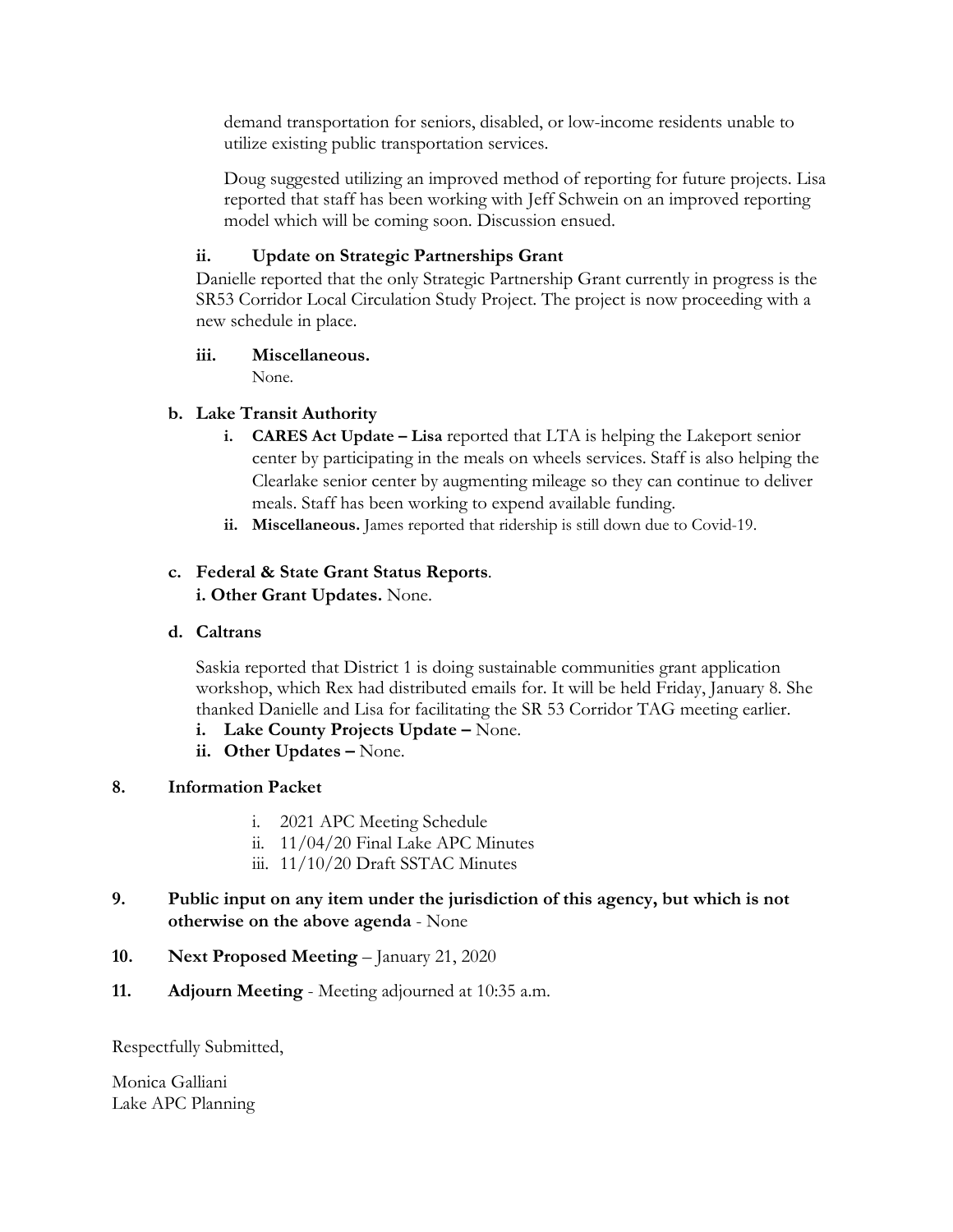

**TITLE:** Local Road Safety Plan Update **DATE PREPARED:** 1/13/2021

 **MEETING DATE:** 1/21/2021

**SUBMITTED BY**: Danielle Casey, Project Coordinator

#### **UPDATE**:

The Local Road Safety Plan Request for Proposal for the cities of Clearlake and Lakeport was posted to the Lake APC website October 28, 2020 with a due date for proposals on December 4, 2020 at 5:00 pm. The RFP was also emailed to planning consultant firms on the APC mailing list. It was also submitted to a clearing house for distribution.

Four proposals have been received and the selection committee was comprised of APC Staff, Caltrans staff, and engineers for each city. The committee met on December 17, 2020. After discussion and review the consultant was selected and agreed upon by all committee members. Documentation from the meeting is still being collected but rejection and award letters are expected to be sent out by the end of January.

The total amount of money available for the LRSP is \$80,000 for Lakeport and \$50,000 for Clearlake.

**ACTION REQUIRED**: For information and discussion purposes only.

**ALTERNATIVES**: None

**RECOMMENDATION**: None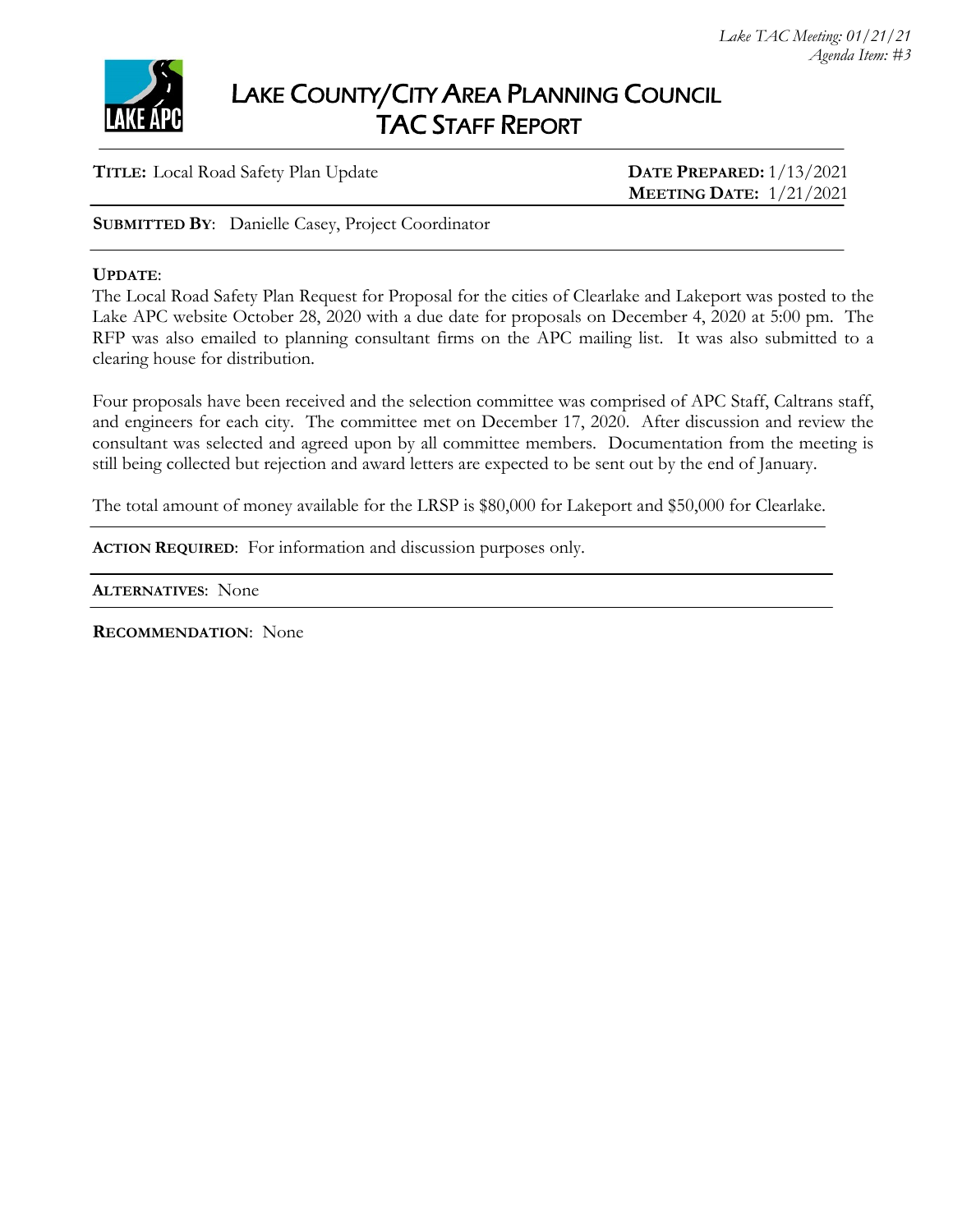

**TITLE:** 2020/21 Overall Work Program – 2nd Amendment (Proposed) **DATE PREPARED:** 1/14/21

 **MEETING DATE**: 1/21/21

#### **SUBMITTED BY**: Alexis Pedrotti, Project Manager

#### **BACKGROUND**:

The Lake TAC and APC have reviewed and approved the Final and First Amendment to the FY 2020/21 Lake Overall Work Program. Amendments are made to the Overall Work Program if funding modifications need to be done to any element of the OWP, including carryover adjustments from the previous year. In addition, amendments can include new grant funded projects or changes to a funded project scope, schedule, or funding amount.

The (proposed) second amendment comes as a request from the County of Lake. The County Department of Public Works (DPW) in past Overall Work Programs has requested planning funds totaling anywhere from \$30,000 to \$50,000 per year. Unfortunately, the county inadvertently missed the opportunity to submit a planning application last January, leaving them with only \$7,661 of carryover funding to expend in this current Overall Work Program. To date, county staff has fully expended all their carryover funding. Given this unfortunate circumstance, the County is requesting some additional funding support, if available; totaling up to \$15,000 be added to Element 605 (Federal and State Grant Preparation, Monitoring and Assistance) and Work Element 607 (Special Studies) for County DPW Staff.

The current Overall Work Program does identify some reserve funding, however there is also \$19,536 of Rural Planning Assistance (RPA) funding under Work Element 612 for Consultant/Direct Costs that will not be expended as previously expected. If the TAC Members feel this request is valid and would like to move forward recommending this amendment, it will not only support County DPW, but also help to expend RPA funding that could potentially expire June 30, 2021.

Although, this request is coming outside of the planning application cycle, it is worth noting, this not the first time the Technical Advisory Committee (TAC) has been asked to consider individual requests. When funding is available and a special need or projects arises, the TAC may take the opportunity to review the request and support or deny the recommendation. I am requesting support from the Lake TAC to amend the current Overall Work Program to incorporate the request as discussed above; and recommend the Lake APC Board of Directors approve the 2nd Amendment to 2020/21 Work Program at the February 10, 2021 meeting.

**ACTION REQUIRED**: Approve 2020/21 Work Program Second Amendment as proposed.

**ALTERNATIVES**: Do not approve amended Work Program and provide alternative suggestions.

**RECOMMENDATION:** Approval of 2020/21 Work Program Second Amendment as presented. Recommend APC Board approve the Second Amendment to the Overall Work Program at their regularly scheduled board meeting on February 10, 2021.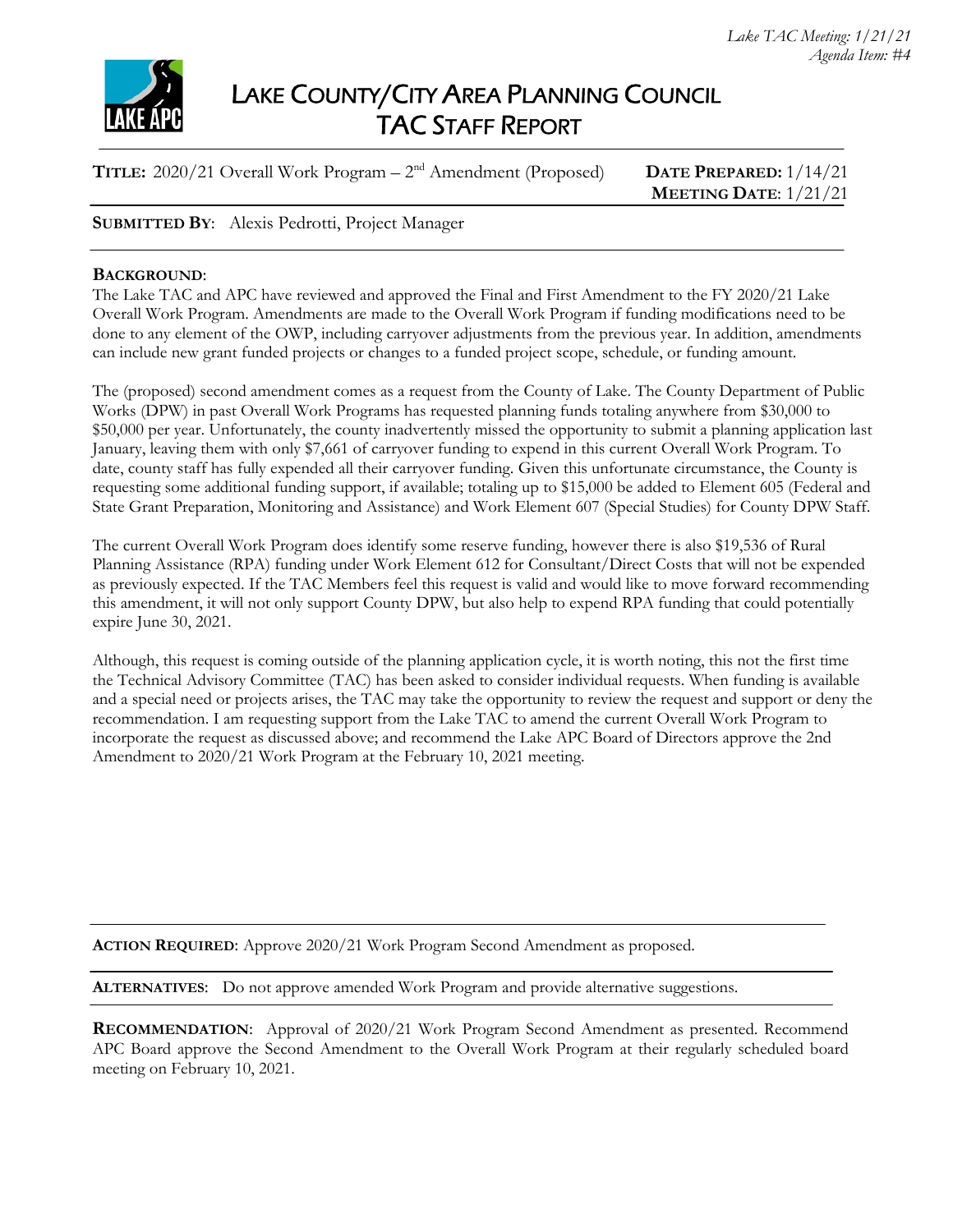# **LAKE COUNTY WORK PROGRAM SUMMARY OF FUNDING SOURCES**

# **BY WORK ELEMENT**

| <b>WE</b> | <b>Work Element Project Description</b>                     |               | <b>RPA</b> |               | <b>LTF</b> |                         | <b>PPM</b> |                           | Other   |              | Total   |
|-----------|-------------------------------------------------------------|---------------|------------|---------------|------------|-------------------------|------------|---------------------------|---------|--------------|---------|
| 600       | Regional Planning & Intergovernmental Coordination          | \$            | 133,989    | \$            |            | \$                      |            | \$                        |         | \$           | 133,989 |
| 601       | TDA Activities & Coordination                               | \$            |            | \$            | 36,600     | $\sqrt[6]{\frac{1}{2}}$ |            | \$                        |         | \$           | 36,600  |
| 602       | Transit Planning & Performance Monitoring                   | \$            | 15,000     | \$            |            | \$                      |            | \$                        |         | \$           | 15,000  |
| 603       | Transit Passenger Survey (Carryover)                        | \$            | 25,863     | \$            |            | \$                      |            | \$                        |         | \$           | 25,863  |
| 604       | Lake County Project Reserve Funds                           | \$            |            | \$            | 464        | $\mathfrak{P}$          | 43,440     | \$                        |         | \$           | 43,904  |
| 605       | Federal & State Grant Preparation, Monitoring & Assistance  | \$            | 32,661     | $\mathbb{S}$  | 7,000      | $\mathbb{S}$            | 5,500      | $\mathbb{S}$              |         | \$           | 45,161  |
|           |                                                             | \$            | 40,161     |               |            |                         |            |                           |         | \$           | 52,661  |
| 606       | Speed Zone Studies                                          | \$            | 12,500     | \$            |            | \$                      |            | $\boldsymbol{\mathsf{S}}$ |         | \$           | 12,500  |
| 607       | <b>Special Studies</b>                                      |               | 23,067     | ${\mathbb S}$ | 18,430     | $\mathbb{S}$            |            | \$                        |         | \$           | 41,497  |
|           |                                                             | \$            | 30,567     |               |            |                         |            |                           |         | \$           | 48,997  |
| 608       | Planning, Programming, & Monitoring                         | \$            | 32,962     | \$            |            | \$                      | 4,459      | \$                        |         | \$           | 37,421  |
| 609       | Sustainable Transportation Planning (NEW)                   | $\mathbb S$   | 7,500      | \$            |            | \$                      |            | \$                        |         | \$           | 7,500   |
| 610       | Active Transportation                                       | \$            | 10,000     | \$            |            | \$                      |            | \$                        |         | \$           | 10,000  |
| 611       | Pavement Management Program Inventory Update (Carryover)    | \$            |            | \$            |            | \$                      | 6,500      | ${\mathbb S}$             |         | \$           | 6,500   |
| 612       | <b>Technology Support Services</b>                          | \$            | 21,536     | \$            |            | \$                      |            | \$                        |         | \$           | 21,536  |
|           |                                                             | \$            | 6,536      | \$            |            | \$                      |            | $\mathfrak{F}$            |         | \$           | 6,536   |
| 613       | Transportation Information Outreach                         | \$            | 2,000      | $\$\,$        |            | \$                      |            | \$                        |         | \$           | 2,000   |
| 614       | Regional and Active Transportation Plans Update (NEW)       | $\frac{1}{2}$ | 45,000     | $\mathbb{S}$  |            | \$                      |            | \$                        |         | \$           | 45,000  |
| 615       | Intentionally Left Blank                                    | $\mathbb{S}$  |            | \$            |            | \$                      |            | \$                        |         | \$           |         |
| 616       | Training                                                    | \$            |            | \$            | 10,035     | $\sqrt[6]{\frac{1}{2}}$ |            | $\mathbf{\$}$             |         | \$           | 10,035  |
| 617       | State Route 53 Corridor Local Circulation Study (Carryover) | $\mathbb{S}$  |            | $\$\,$        | 31,670     | $\mathbb{S}$            |            | $\mathbb{S}$              | 126,680 | $\$\$        | 158,350 |
| 618       | Local Road Safety Plans (NEW)                               | $\mathbb{S}$  |            | \$            | 5,000      | $\mathbb{S}$            |            | $\mathcal{S}$             | 130,000 | \$           | 135,000 |
| 619       | Intentionally Left Blank                                    | $\mathbb{S}$  |            | \$            |            | \$                      |            | \$                        |         | \$           |         |
| 620       | Vehicle Miles Traveled Regional Baseline Study (Carryover)  | \$            |            | \$            | 9,292      | \$                      |            | \$                        | 71,721  | $\mathbb{S}$ | 81,013  |
|           | <b>Total Funding Sources</b>                                | \$            | 362,078    | \$            | 118,491    | \$                      | 59,899     | $\boldsymbol{\mathsf{S}}$ | 328,401 | \$           | 868,869 |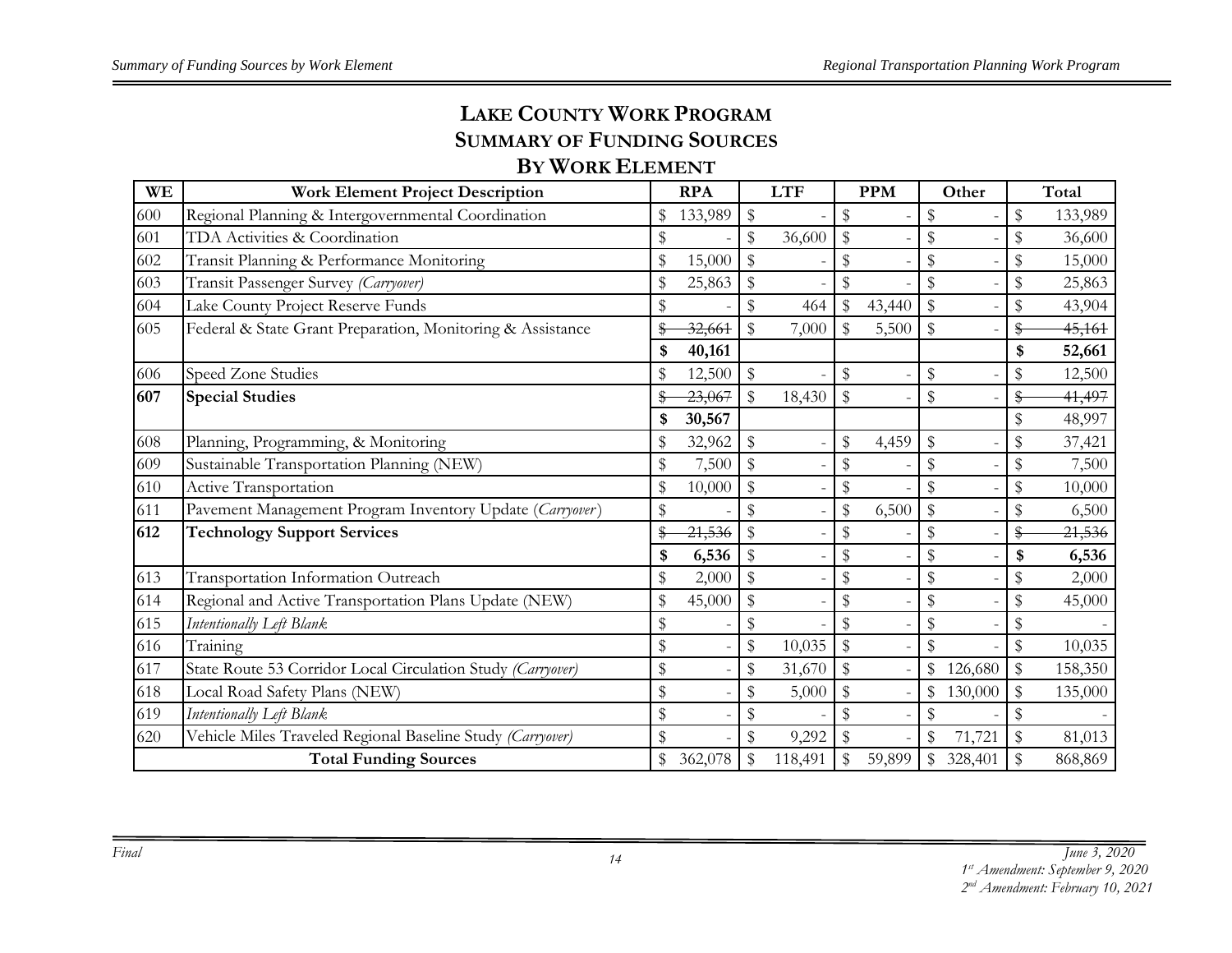|                                                                                                  | <b>Rural Planning Assistance (RPA)</b>                    |                    |    |          |           |       |    |         |    |          |              |  |  |  |  |  |  |  |  |                                |  |       |       |
|--------------------------------------------------------------------------------------------------|-----------------------------------------------------------|--------------------|----|----------|-----------|-------|----|---------|----|----------|--------------|--|--|--|--|--|--|--|--|--------------------------------|--|-------|-------|
| <b>WE</b>                                                                                        | <b>WE Project Description</b>                             | Lake<br><b>DPW</b> |    | Lakeport | Clearlake |       |    |         |    |          |              |  |  |  |  |  |  |  |  | <b>APC</b> Staff<br>Consultant |  | Other | Total |
| 600                                                                                              | Regional Plng & Intergovernmental Coordination            |                    | \$ | 2,500    | \$        | 3,618 |    | 127,871 | \$ |          | 133,989      |  |  |  |  |  |  |  |  |                                |  |       |       |
| 602                                                                                              | Transit Planning & Performance Monitoring                 |                    | \$ |          | \$        |       | \$ | 15,000  | \$ |          | \$<br>15,000 |  |  |  |  |  |  |  |  |                                |  |       |       |
| 603                                                                                              | Transit Passenger Survey                                  | \$                 | \$ |          | \$        |       |    |         |    | \$25,863 | 25,863       |  |  |  |  |  |  |  |  |                                |  |       |       |
| 604                                                                                              | Lake County Project Reserve                               | S                  | \$ |          | \$        |       | \$ |         |    |          |              |  |  |  |  |  |  |  |  |                                |  |       |       |
|                                                                                                  | 605   Federal & State Grant Prep, Monitoring & Assit.     | 7,661              | \$ |          | \$        |       | \$ | 25,000  |    |          | 32,661       |  |  |  |  |  |  |  |  |                                |  |       |       |
|                                                                                                  |                                                           | \$15,161           | \$ |          | \$        |       | \$ |         |    |          | 40,161       |  |  |  |  |  |  |  |  |                                |  |       |       |
| 606                                                                                              | Speed Zone Studies                                        |                    |    |          | \$        |       | \$ | 12,500  | \$ |          | 12,500       |  |  |  |  |  |  |  |  |                                |  |       |       |
| 607                                                                                              | <b>Special Studies</b>                                    |                    |    |          |           |       | \$ | 23,067  |    |          | 23,067       |  |  |  |  |  |  |  |  |                                |  |       |       |
|                                                                                                  |                                                           | 7,500<br>\$        | \$ |          | S         |       | \$ |         |    |          | \$<br>30,567 |  |  |  |  |  |  |  |  |                                |  |       |       |
| 608                                                                                              | Planning, Programming & Monitoring                        | \$                 | \$ |          | \$        | 5,000 | \$ | 27,962  | \$ |          | 32,962       |  |  |  |  |  |  |  |  |                                |  |       |       |
| 609                                                                                              | Sustainable Transportation Planning - (New)               | \$                 | \$ |          | \$        |       | \$ | 7,500   |    |          | 7,500        |  |  |  |  |  |  |  |  |                                |  |       |       |
| 610                                                                                              | Active Transportation                                     |                    | \$ |          | \$        |       | \$ | 10,000  |    |          | 10,000       |  |  |  |  |  |  |  |  |                                |  |       |       |
| 612                                                                                              | <b>Countywide Technology Support Services</b>             | S                  | \$ | 1,500    | \$        |       | \$ |         |    | \$20,036 | 21,536       |  |  |  |  |  |  |  |  |                                |  |       |       |
|                                                                                                  |                                                           |                    |    |          |           |       |    |         | \$ | 5,036    | 6,536        |  |  |  |  |  |  |  |  |                                |  |       |       |
| 613                                                                                              | Transportation Information Outreach                       | \$                 | \$ |          | \$        |       | \$ | 2,000   | \$ |          | 2,000        |  |  |  |  |  |  |  |  |                                |  |       |       |
|                                                                                                  | 614 Regional and Active Transportation Plans Update (New) |                    | \$ |          |           |       |    | 45,000  |    |          | 45,000       |  |  |  |  |  |  |  |  |                                |  |       |       |
| <b>Total RPA Funding by Claimant</b><br>\$<br>295,900<br>\$50,935<br>\$ 22,661<br>4,000<br>8,618 |                                                           |                    |    |          |           |       |    | 362,078 |    |          |              |  |  |  |  |  |  |  |  |                                |  |       |       |

|           | <b>Other Funding: (Awarded Grants)</b>                          |                    |                          |     |  |                      |  |                                |  |           |           |
|-----------|-----------------------------------------------------------------|--------------------|--------------------------|-----|--|----------------------|--|--------------------------------|--|-----------|-----------|
| <b>WE</b> | <b>WE Project Description</b>                                   | Lake<br><b>DPW</b> |                          |     |  | Lakeport   Clearlake |  | <b>APC</b> Staff<br>Consultant |  | Other     | Total     |
|           | 617 State Route 53 Corridor Local Circulation Study (Carryover) |                    | $\overline{\phantom{a}}$ |     |  |                      |  | 5,871                          |  | 120,809   | \$126,680 |
|           | [618] Local Road Safety Plans (NEW)                             |                    |                          |     |  |                      |  |                                |  | 130,000   | \$130,000 |
|           | 620 Vehicle Miles Traveled Regional Baseline Study (Carryover)  |                    |                          |     |  |                      |  | 3,845                          |  | 67,876    | \$71,721  |
|           | <b>Total Funds by Claimant</b>                                  |                    | \$0                      | \$0 |  | \$0                  |  | \$9,716                        |  | \$318,685 | \$328,401 |
|           | <b>m</b> 1 m<br>A00000<br>$\cdots$                              |                    |                          |     |  |                      |  |                                |  |           |           |

**Total Funds Available: \$868,869**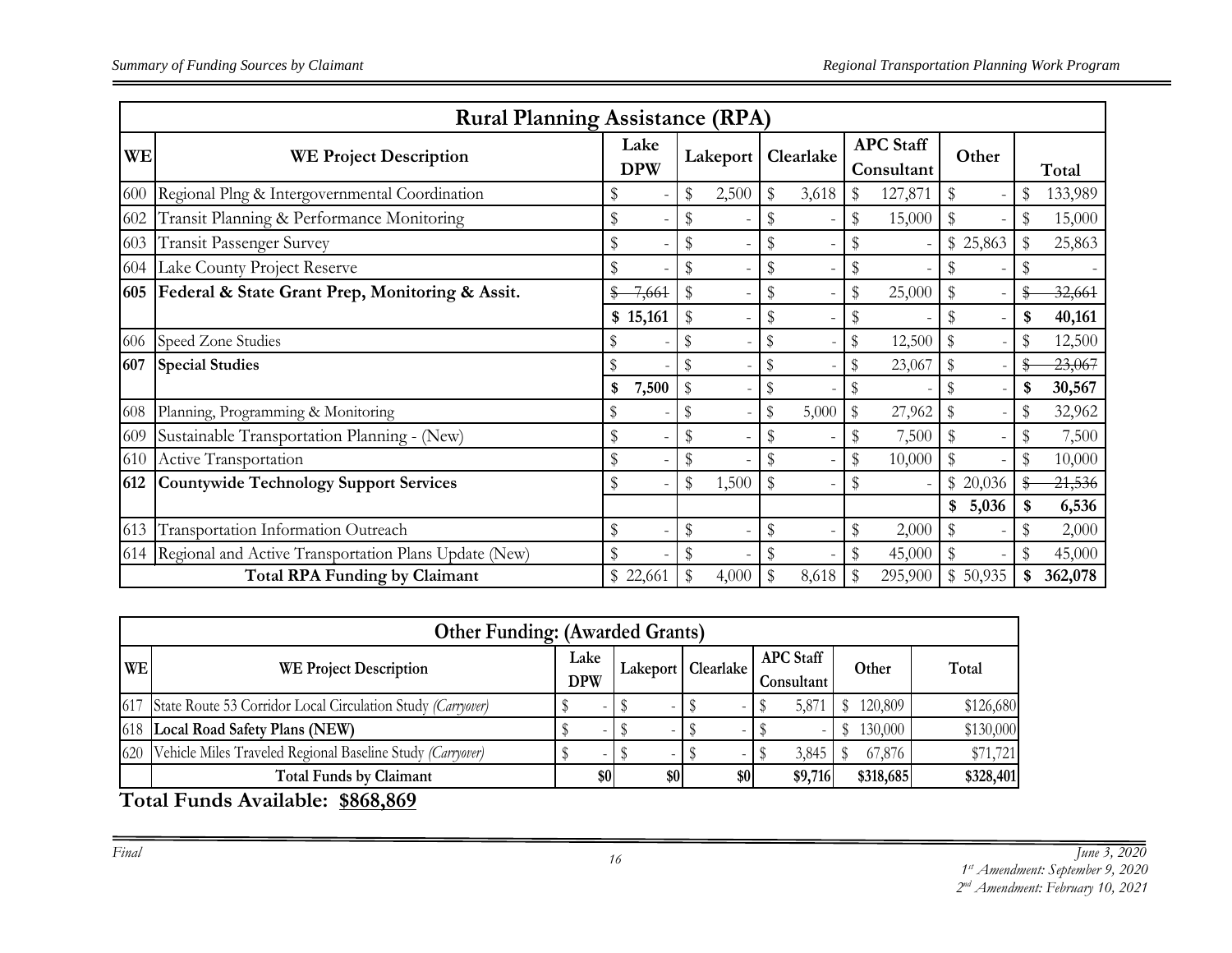| <b>WE</b>     | Title                                                       | Lake DPW Lakeport |               |        |        | Clearlake | <b>APC</b> Staff<br>Consultant |               | Other     |              | <b>Total Costs</b> |
|---------------|-------------------------------------------------------------|-------------------|---------------|--------|--------|-----------|--------------------------------|---------------|-----------|--------------|--------------------|
| 600           | Regional Planning & Intergovernmental Coordination          | \$                | \$            | 2,500  | \$     | 3,618     | \$127,871                      | \$            |           | \$           | 133,989            |
| 601           | TDA Activities & Coordination                               | \$                | ٩             | 7,500  |        | 2,591     | 20,000                         | \$            | 6,509     | $\mathbb{S}$ | 36,600             |
| 602           | Transit Planning & Performance Monitoring                   | \$                | \$            |        | \$     |           | 15,000                         | \$            |           | \$           | 15,000             |
| 603           | Transit Passenger Survey (Carryover)                        | \$                | \$            |        | \$     |           | \$                             | \$            | 25,863    | \$           | 25,863             |
| 604           | Lake County Project Reserve Funds                           | \$                | \$            |        | \$     |           | \$                             | \$            | 43,904    | $\$\,$       | 43,904             |
| 605           | Federal & State Grant Prep., Monitoring & Assistance        | 7,661             | $\mathbb{S}$  | 7,500  | \$     | 5,000     | \$<br>25,000                   | \$            |           | \$           | 45,161             |
|               |                                                             | \$<br>15,161      |               |        |        |           |                                |               |           | \$           | 52,661             |
| 606           | Speed Zone Studies                                          | \$                | \$            |        | \$     |           | 12,500                         | $\$\,$        |           | \$           | 12,500             |
| 607           | <b>Special Studies</b>                                      | \$                | \$            | 5,000  | \$     | 13,430    | 23,067                         | \$            |           | \$           | 41,497             |
|               |                                                             | \$<br>7,500       |               |        |        |           |                                |               |           | \$           | 48,997             |
| 608           | Planning, Programming, & Monitoring                         | \$                | \$            |        | \$     | 9,459     | 27,962                         | \$            |           | \$           | 37,421             |
| 609           | Sustainable Transportation Planning (New)                   | \$                | \$            |        | \$     |           | \$<br>7,500                    | \$            |           | \$           | 7,500              |
| 610           | Active Transportation                                       | \$                | \$            |        | \$     |           | 10,000                         | \$            |           | \$           | 10,000             |
| 611           | Pavement Management Program                                 | \$                | \$            |        | \$     |           | \$                             | \$            | 6,500     | $\mathbb{S}$ | 6,500              |
| 612           | <b>Technology Support Services</b>                          | \$                | \$            | 1,500  | \$     |           | \$                             |               | 20,036    | \$           | 21,536             |
|               |                                                             |                   |               |        |        |           |                                | \$            | 5,036     | \$           | 6,536              |
| 613           | Transportation Information Outreach                         | \$                | \$            |        | \$     |           | \$<br>2,000                    | \$            |           | \$           | 2,000              |
| 614           | Regional and Active Transportation Plans Update (New)       | \$                | \$            |        | \$     |           | \$<br>45,000                   | \$            |           | \$           | 45,000             |
| 616           | Training                                                    | \$                | \$            |        | \$     |           | \$<br>2,787                    | \$            | 7,248     | $\mathbb{S}$ | 10,035             |
| 617           | State Route 53 Corridor Local Circulation Study (Carryover) | \$                | \$            |        | \$     |           | \$<br>7,339                    |               | \$151,011 | \$           | 158,350            |
| 618           | Local Road Safety Plans (New)                               | \$                | \$            |        | \$     |           | 5,000                          |               | 130,000   | \$           | 135,000            |
| 620           | Vehicle Miles Traveled Regional Baseline Study (Carryover)  | \$                | ${\mathbb S}$ |        | $\$\,$ |           | \$<br>4,343                    | $\mathcal{S}$ | 76,670    | \$           | 81,013             |
| <b>Totals</b> |                                                             | \$<br>22,661      | \$            | 24,000 | \$     | 34,098    | \$335,369                      |               | \$452,741 | \$           | 868,869            |

# **LAKE COUNTY WORK PROGRAM SUMMARY OF EXPENDITURES BY WORK ELEMENT**

*Final June 3, 2020 st Amendment: September 9, 2020 nd Amendment: February 10, 2021*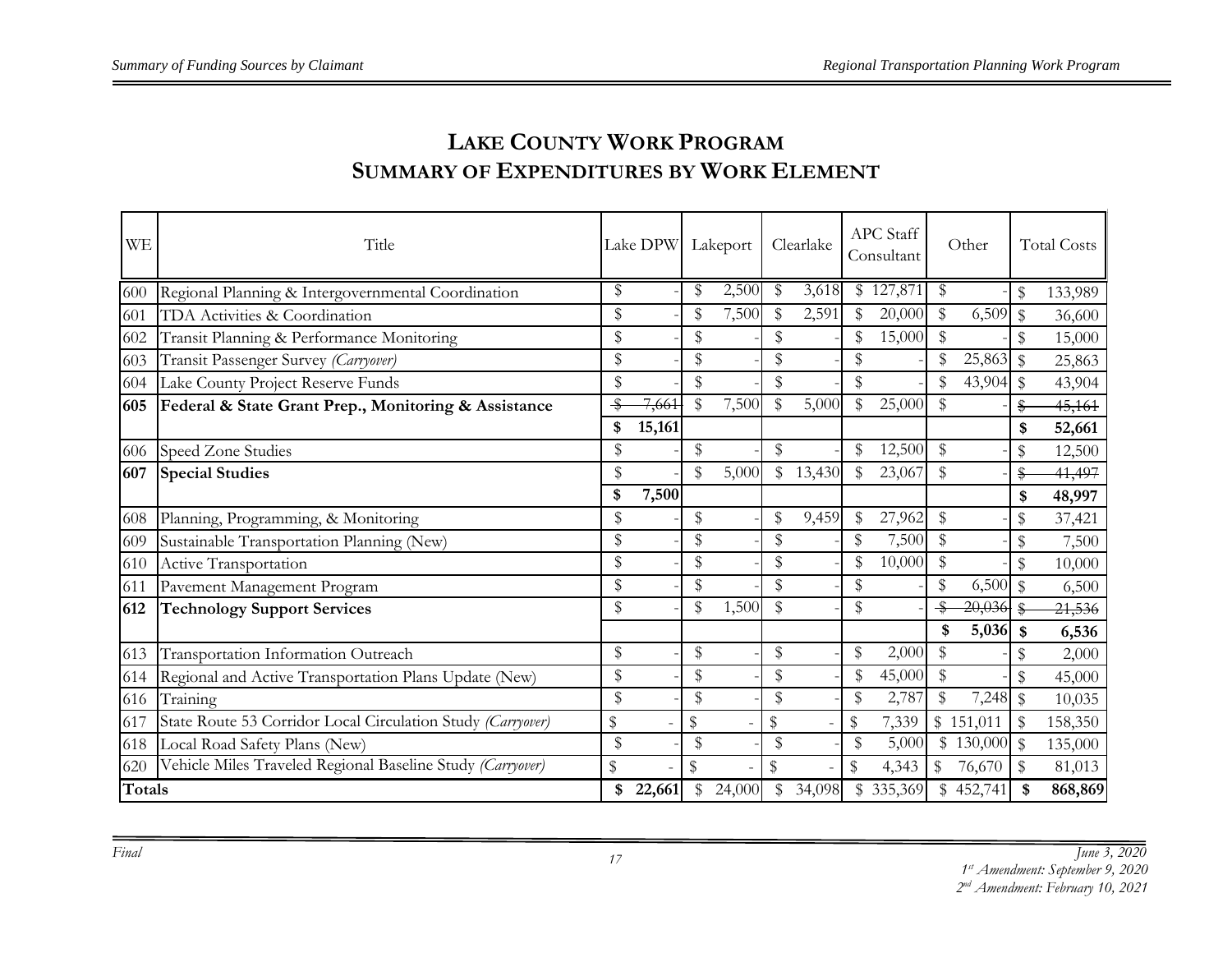

| TITLE: 2021/22 Overall Work Program Development and | DATE PREPARED: $1/13/21$       |
|-----------------------------------------------------|--------------------------------|
| Planning Project Application Review                 | <b>MEETING DATE:</b> $1/21/21$ |
|                                                     |                                |

**SUBMITTED BY**: Alexis Pedrotti, Project Manager

#### **BACKGROUND**:

The first week of December 2020 you should have received a memorandum informing you of the estimated available funding levels and timelines proposed for the development of the 2021/22 Overall Work Program. In that memo, I requested project applications be submitted to Lake APC staff by January 8, 2021. A spreadsheet is attached to this staff report as an initial list of potential work elements and projects to be considered for 2021/22 Work Program. Staff developed this list based on applications received and the previous discussions with Lake TAC members.

For Fiscal Year 2021/22, Rural Planning Assistance (RPA) funding will remain consistent with past years allocations, while Planning, Programming and Monitoring (PPM) has increased by \$10,000 to \$56,000. Additionally, the minimum request of Local Transportation Funds (LTF) has been included in this OWP Preliminary Project List, bringing the total estimated new funding available for programming to \$400,000. Furthermore, included in the attached Project List is \$43,904 of Reserve Funding that will be carried over from FY 2020/21 for programming in the upcoming OWP.

Lake APC is obligated to fulfill funding for the planning contract (plus estimated 4% CPI increase) in the amount of \$305,469 prior to programming funds for other uses. The initial summary of requests for all projects total \$501,000, which is \$57,096 over the estimated available funding included in the initial project list. Although the initial project list is over allocated, there remains a possibility of additional carryover funding from the current FY 2020/21 Work Program. Furthermore, the TAC may also choose to request some additional support from the Local Transportation Funds (LTF), if necessary after further discussion at the TAC Meeting.

The project list will be updated based on the outcome of the discussion during the January 21, 2021 Lake TAC meeting. Preferred projects that are recommended at the TAC meeting will be included in the Draft Work Program which is due to Caltrans March 1st. Lake APC staff will bring back the Draft Overall Work Program in February for review, prior to submitting it to Caltrans.

Lake TAC or APC action is not needed on the draft document, but will be required on the Final Work Program which must be adopted by the Lake APC Board of Directors and submitted to Caltrans in June.

**ACTION REQUIRED**: Discuss proposed work elements and planning project application requests to provide input on the development of Draft 2021/22 OWP.

**ALTERNATIVES**: None.

**RECOMMENDATION**: Provide input on development of Draft 2021/22 OWP.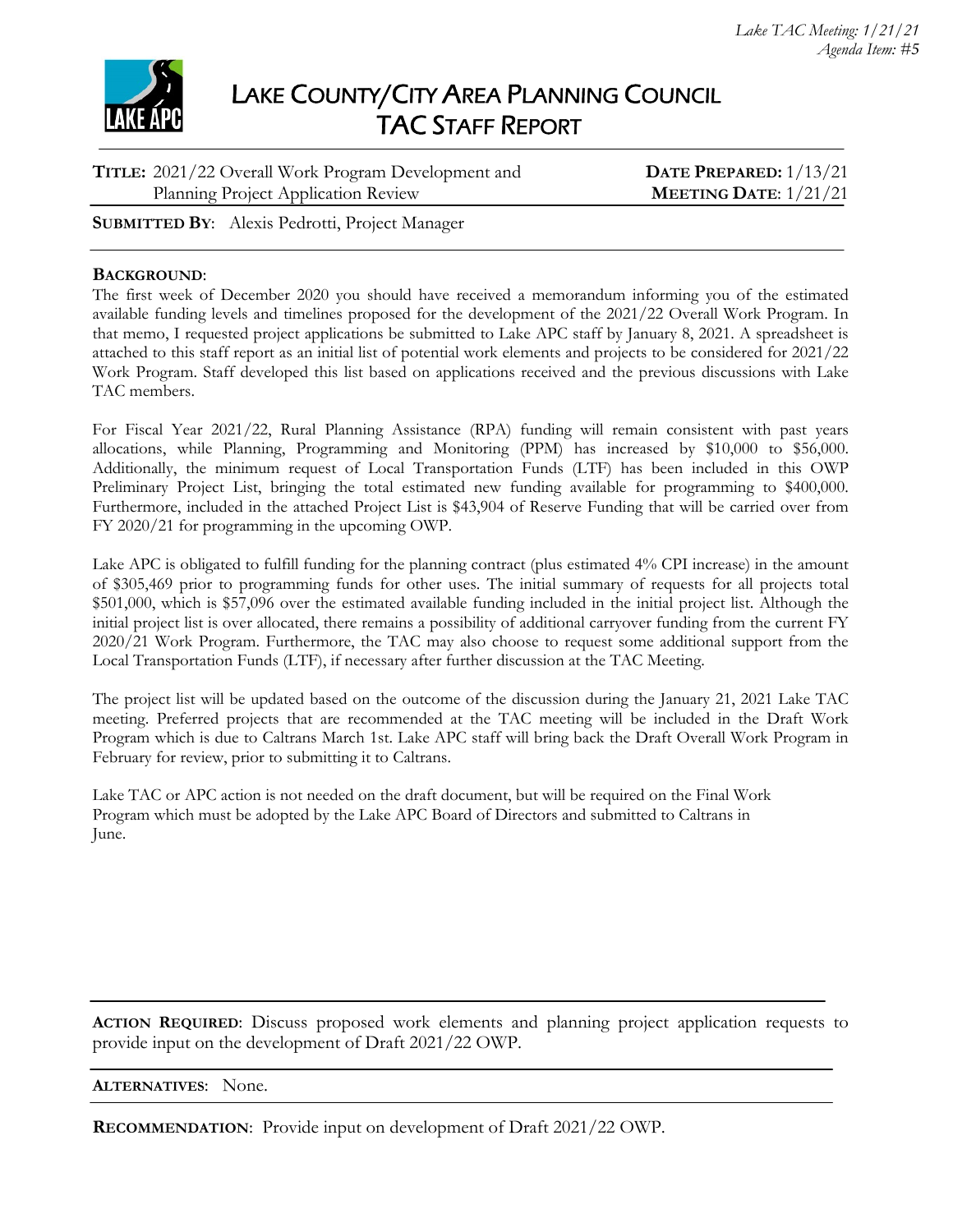| <b>WE</b> | Title                                                       |               | Lake DPW Lakeport |              |               | Clearlake                |        | <b>APC</b> Staff<br>Consultant |               | Other      |               | <b>Total Costs</b> |
|-----------|-------------------------------------------------------------|---------------|-------------------|--------------|---------------|--------------------------|--------|--------------------------------|---------------|------------|---------------|--------------------|
| 600       | Regional Planning & Intergovernmental Coordination          | \$            | 10,000            | 2,500        | \$            | 5,000                    | \$     | 125,000                        | \$            | $2,000$ \$ |               | 144,500            |
| 601       | TDA Activities & Coordination                               | \$            |                   | 2,500        | $\mathbf{\$}$ | 2,000                    |        | 25,000                         | \$            | $2,000$ \$ |               | 31,500             |
| 602       | Transit Planning & Performance Monitoring                   | \$            |                   |              | \$            |                          | \$     | 15,000                         |               |            | \$            | 15,000             |
| 603       | Sustainable Transportation Planning                         | \$            |                   | \$           | \$            |                          | $\$\,$ | 7,500                          | \$            |            | \$            | 7,500              |
|           | 604 Lake County Project Reserve Funds                       | \$            |                   | \$           | \$            |                          | \$     |                                |               |            | \$            |                    |
| 605       | Federal & State Grant Preparation, Monitoring & Assistance  | \$            | 6,700             | 7,500        | $\mathbb{S}$  | 3,000                    | \$     | 25,000                         | \$            |            | \$            | 42,200             |
| 606       | Speed Zone Studies (Carryover)                              | \$            |                   |              |               |                          | \$     |                                |               |            | \$            |                    |
| 607       | <b>Special Studies</b>                                      | $\mathbb{S}$  | 10,000            | \$           | \$            | 2,000                    | \$     | 20,500                         | $\mathcal{S}$ |            | \$            | 32,500             |
| 608       | Planning, Programming, & Monitoring                         | \$            | 3,400             |              | Я             | 5,000                    |        | 25,000                         | $\mathbb{S}$  |            | \$            | 33,400             |
| 609       | Intentionally Left Blank                                    | \$            |                   |              | S             |                          |        |                                |               |            | \$            |                    |
| 610       | Active Transportation                                       | \$            |                   |              | \$            |                          | \$     | 10,000                         |               |            | $\$\,$        | 10,000             |
| 611       | Pavement Management Program Update - New                    | ${\mathbb S}$ |                   | \$           | \$            |                          | \$     | 5,000                          |               | \$101,500  | $\mathcal{S}$ | 106,500            |
| 612       | <b>Technology Support Services</b>                          | \$            | 3,400             | 1,500        | $\mathbb{S}$  |                          | \$     |                                |               |            | \$            | 4,900              |
| 613       | Transportation Information Outreach                         | \$            |                   |              | \$            |                          | \$     | 2,000                          |               |            | \$            | 2,000              |
| 614       | Regional and Active Transportation Plans Update (Carryover) | \$            |                   | \$           | \$            |                          | \$     | 41,000                         | S             |            | \$            | 41,000             |
| 615       | <b>Intentionally Left Blank</b>                             | \$            |                   | \$           | \$            |                          | \$     |                                | \$            |            | \$            |                    |
| 616       | Training                                                    | $\mathbb{S}$  |                   | \$           | $\mathbb{S}$  |                          | \$     |                                | $\mathcal{S}$ |            | \$            |                    |
| 617       | State Route 53 Corridor Local Circulation Study (Carryover) |               |                   | \$           | \$            | $\overline{\phantom{a}}$ |        | <b>TBD</b>                     |               | <b>TBD</b> | \$            |                    |
| 618       | Local Roads Safety Plan (Carryover)                         | \$            | 20,000            |              | \$            | 5,000                    |        | 5,000                          |               |            | ${\mathbb S}$ | 30,000             |
| Totals    |                                                             | \$            | 53,500            | \$<br>14,000 | $\mathcal{S}$ | 22,000                   |        | \$ 306,000                     |               | \$105,500  | \$            | 501,000            |

# **LAKE COUNTY 2021/22 WORK PROGRAM SUMMARY OF REQUESTS BY WORK ELEMENT**

| <b>Estimated 2021/22 Funding Available</b> |                                                    |            |  |  |  |  |
|--------------------------------------------|----------------------------------------------------|------------|--|--|--|--|
|                                            | Local Transportation Funds (Approximate)           | \$50,000   |  |  |  |  |
|                                            | Planning, Programming & Monitoring - 2021/22 Funds | \$56,000   |  |  |  |  |
|                                            | Rural Planning Assistance - 2021/21                | \$294,000  |  |  |  |  |
|                                            | LTF Carryover                                      | TBD        |  |  |  |  |
|                                            | <b>RPA Carryover</b>                               | <b>TBD</b> |  |  |  |  |
|                                            | PPM Carryover                                      | <b>TBD</b> |  |  |  |  |
|                                            | Federal/State Grant Carryover                      | <b>TBD</b> |  |  |  |  |
|                                            | Reserve Funding - 2020/21 Work Program             | \$43,904   |  |  |  |  |
|                                            | Totals                                             | \$443,904  |  |  |  |  |
|                                            | Requests versus Estimated Funding (+/-)            | \$57,096   |  |  |  |  |

Dow & Associates Contracted Amount + CPI increase= \$305,469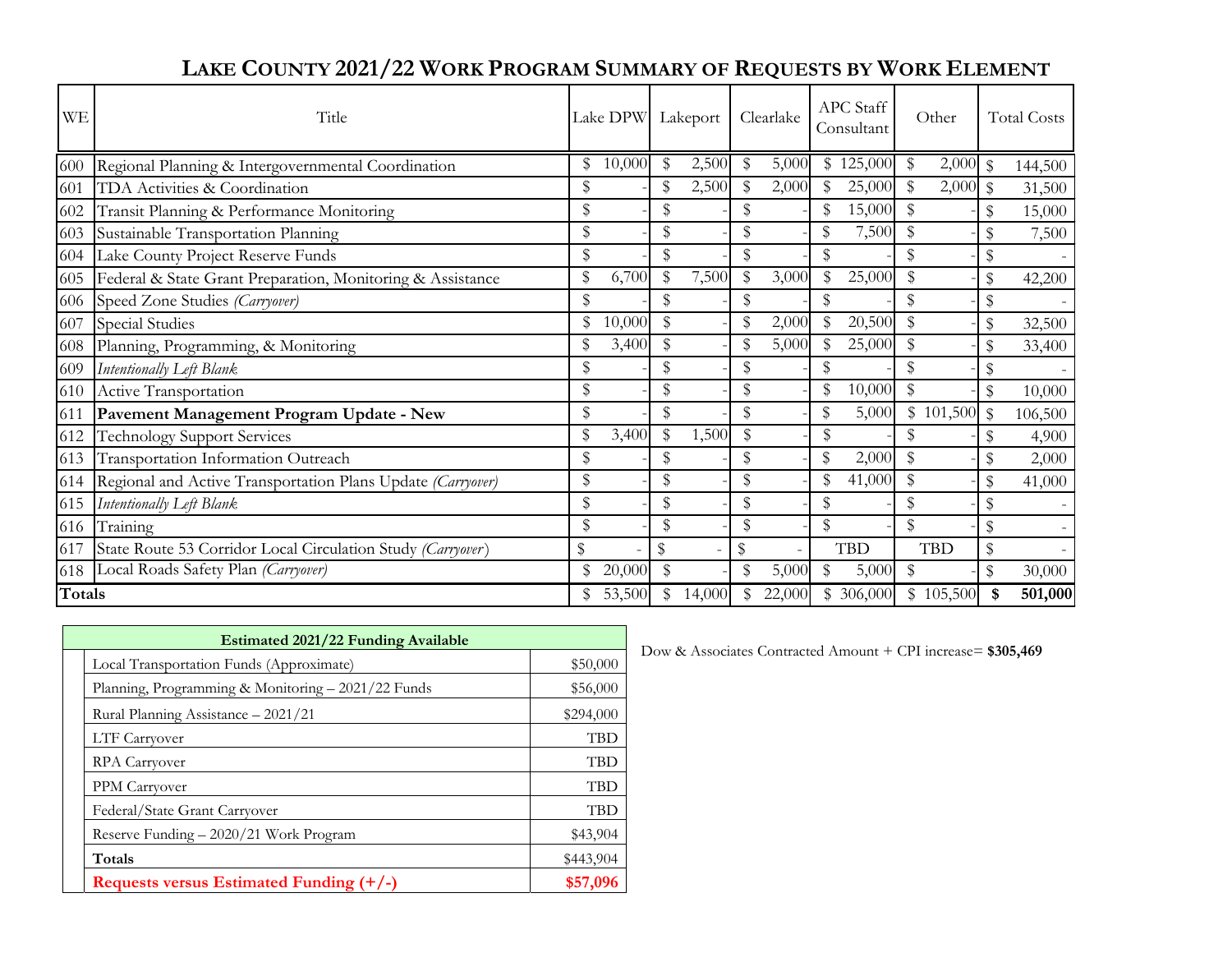

| <b>TITLE:</b> Update on Various Grant Programs | DATE PREPARED: $1/14/21$       |
|------------------------------------------------|--------------------------------|
|                                                | <b>MEETING DATE:</b> $1/21/21$ |
|                                                |                                |

**SUBMITTED BY**: John Speka, Senior Transportation Planner

**BACKGROUND:** Below is a summary of current or potential projects on the horizon that staff will be pursuing in the coming months.

**Vehicle Miles Traveled (VMT) Regional Baseline Study**- The "SB 743 Vehicle Miles Traveled Regional Baseline Study," was adopted by the Lake APC Board at its November 4, 2020 meeting. It began with an award from the Sustainable Transportation Planning Grant Program in 2019. The purpose of the project was to assist local jurisdictions in complying with SB 743 (adopted in 2013), legislation which changed how transportation impacts are measured under the California Environmental Quality Act (CEQA) with respect to land use and transportation plans and projects.

With the passage of SB 743, automobile delay was removed as the primary measure of "transportation" impacts" under CEQA and replaced with Vehicle Miles Traveled (VMT) as the preferred metric. Since Ju1y 1, 2020, lead agencies under CEQA are now required to analyze project-related VMT to determine whether transportation impacts from a given development would constitute a significant environmental impact.

In late 2019, Lake APC entered into a contract with Fehr & Peers to analyze existing traffic conditions in the region and arrive at a baseline standard from which to measure VMT impacts. The study can be used by agency officials from the County of Lake, as well as the cities of Lakeport and Clearlake, to make the appropriate environmental impact determinations under CEQA for projects within their respective jurisdictions.

Due to the size of the document file, it is posted for download on the APC webpage under "Regional Plans": https://0m0.ea5.myftpupload.com/wp-content/uploads/2020/12/SB743-VMT-Baseline-Study-FINAL.pdf

**Potential New Sustainable Transportation Planning Grants**- Caltrans has released a Sustainable Transportation Planning Grant call-for-projects, which will be due February 12. Staff will be applying for the following two projects:

The first would involve securing funds for a "Wildfire Evacuation Plan" for the region. This would provide a regional reference document to help ensure seamless coordination between agencies with respect to transportation and evacuation services, including OES, LTA and other potential providers. While an application submitted for a different grant program earlier this year was unsuccessful, it is still believed to be an important study given the wildfire history of the County over the last several years.

The second project staff will be applying for is an update to the 2015 Transit Development Plan (TDP). First adopted in 2008, the TDP assists staff in identifying mobility improvements for transit dependent area residents and visitors. It was most recently updated in 2015. Aside from traditional fixed-route service improvements, the Plan will also look at less traditional options such as the potential for microtransit and on-demand services, particularly for transit dependent users struggling with the regular fixed route options.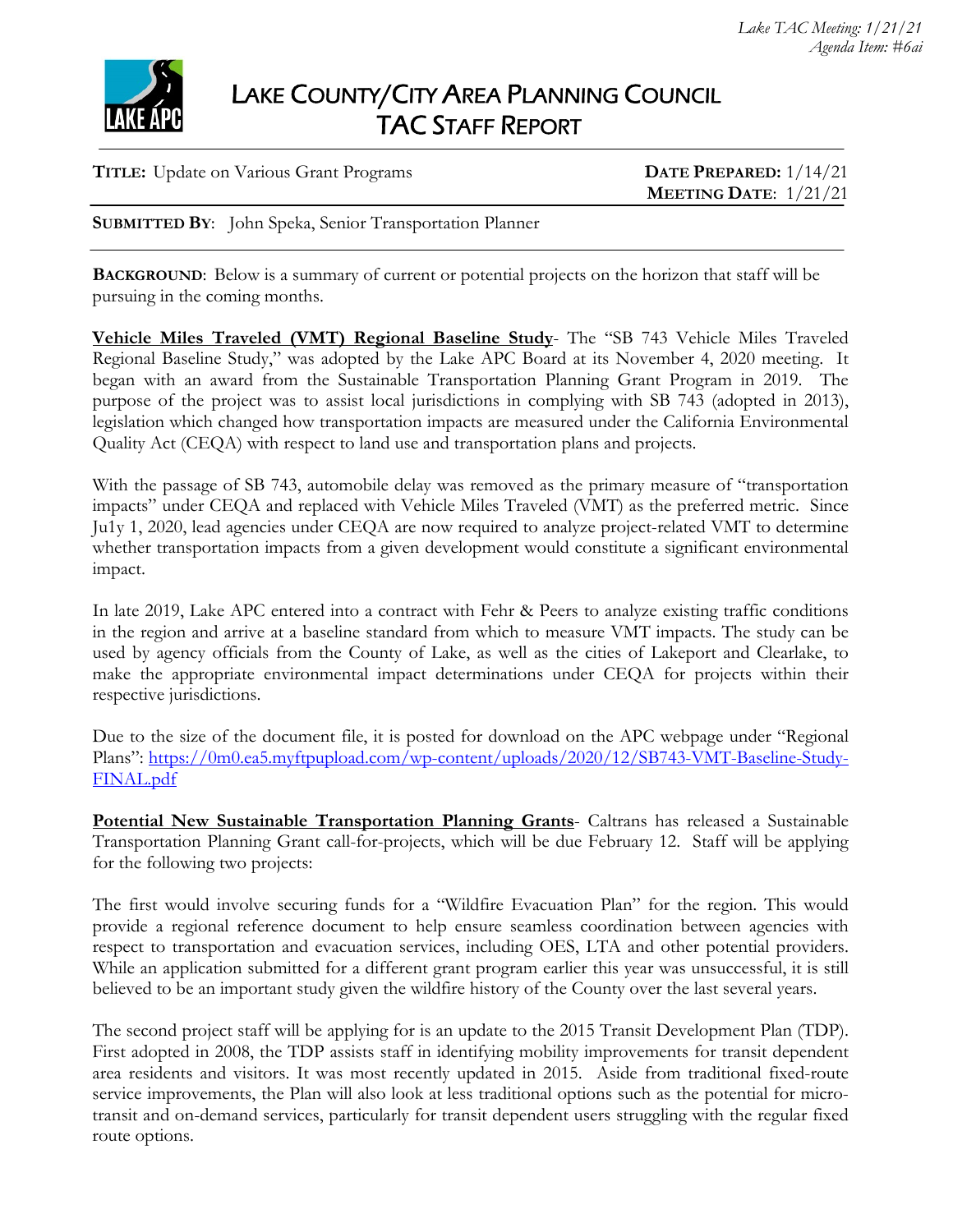A third application was initially considered for an update to the Transportation Demand Model (TDM) for the region. The previous TDM, the Wine Country Interregional Partnership (IRP), was completed in 2009, which included the four-county area of Lake, Napa, Mendocino and Sonoma counties. Staff was recently informed that Caltrans District 1 was able to secure separate funding for an update to the Wine Country IRP that can be tailored to meet specific Lake region goals, making the need for a grant application unnecessary.

**Regional Early Action Planning (REAP)**- Finally, staff is working on an application with the Department of Housing and Community Development (HCD) for a Regional Early Action Planning (REAP) grant. The program is intended to facilitate housing production in the region and can be put to a variety of means. Funding is non-competitive and will mainly be sub-allocated to the local jurisdictions to assist in updating individual zoning codes.

Some funds will also be used for a "regional" outreach strategy as called for in the program. This would involve the TAC including a standing agenda item focused on RHNA implementation. As Planning staff from the three jurisdictions play a role on the TAC, it will provide a regional decision-making approach to housing issues with the added aim of furthering local polices found in Housing Elements of member jurisdictions. It will also assist Lake APC in coordinating the regional housing needs allocation process with the regional transportation process, consistent with provisions found in SB 375 (2008). Applications are due January 31.

**ACTION REQUIRED**: None, informational only

**ALTERNATIVES**: N/A

**RECOMMENDATION**: N/A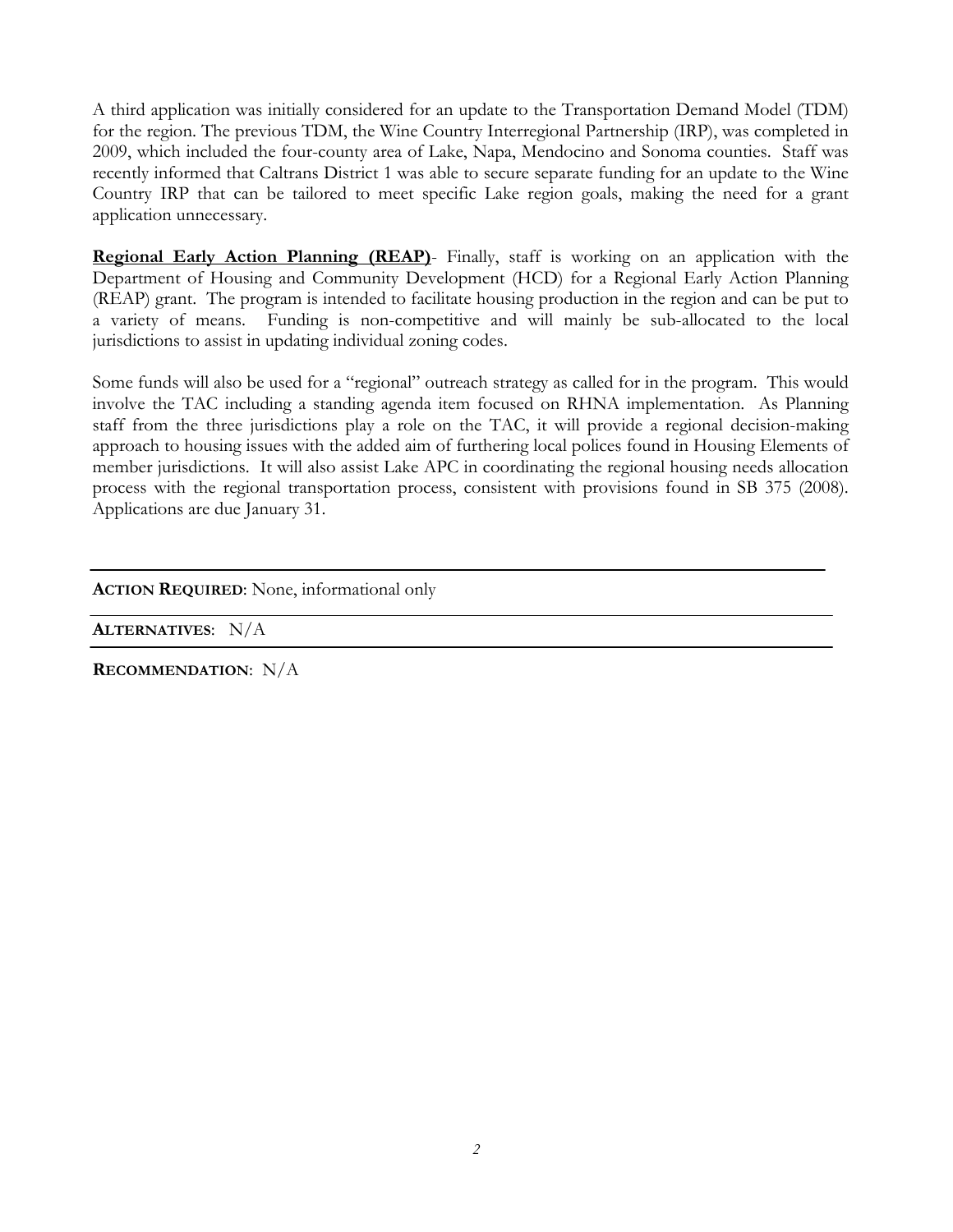

| <b>TITLE:</b> Strategic Partnerships Planning Grant Update | DATE PREPARED: $1/14/2020$ |
|------------------------------------------------------------|----------------------------|
| SR53 Corridor Local Circulation Study Project              | MEETING DATE: $1/21/2020$  |

**SUBMITTED BY**: Danielle Casey, Project Coordinator

#### **UPDATE**:

The SR53 Corridor Local Circulation Study conducted by TJKM is proceeding at its new abbreviated pace. While in pandemic conditions TJKM staff has reviewed our prior studies, documents, and computer data as needed for preliminary research.

Biweekly meetings with TJKM and the TAG have resumed. The new data collected by TJKM shows that peak travel times have changed since prior studies were conducted, so we have requested help of the TAG to help determine the next course of action. At the latest meeting on 1/13/2021 TJKM submitted a comparison of previous year traffic counts and the current traffic counts. Some intersections have seen a drop in traffic while others have seen a rise. There are no clear patterns being seen at this time. A summary of the data is being emailed to TAG members for closer review.

In light of the changed traffic conditions due to the COVID-19 pandemic, TJKM has submitted a revised schedule for the project. Grant funds do not expire until June 30, 2022, we believe that we will have enough time to do an accurate and effective study. Below is the new schedule.

| Task/Deliverables                                                                                     | Old Schedule      | <b>Updated Schedule</b> |
|-------------------------------------------------------------------------------------------------------|-------------------|-------------------------|
| <b>Contract Begins</b>                                                                                | November 15, 2019 | November 15, 2019       |
| <b>Project Kick-Off Meeting</b>                                                                       | January 8, 2020   | January 8, 2020         |
| Data Collection/ Determine Existing<br>and<br><b>Future Year Traffic Conditions</b>                   | April 2020        | September 2020          |
| Analysis of Existing and Future Traffic Impacts                                                       | <b>June 2021</b>  | <b>June 2021</b>        |
| Identify Needed Improvements on Corridor<br>and Local Streets & Prepared Draft Corridor<br><b>CIP</b> | April 2020        | February 2021           |
| <b>Prepare Policy Recommendations</b>                                                                 | <b>June 2021</b>  | <b>June 2021</b>        |
| Prepare SR 53 Corridor Local Circulation Study                                                        | June 2021         | June 2021               |

At the April 28, teleconference with TJKM, APC Staff did reiterate that the stakeholders in Clearlake are most interested in seeing a frontage road from Polk Avenue to Ogulin Canyon Road in the finished report. TJKM acknowledged the request and said that they will include the best options for this route in the finished report.

Below is a list of all intersections being studied:

- 1. SR 53 / SR 20 (All-Way Stop)
- 2. SR 53 / Ogulin Canyon Road North (One-Way Stop)
- 3. SR 53 / Ogulin Canyon Road South (One-Way Stop)
- 4. SR 53 / Old Highway 53 (One-Way Stop)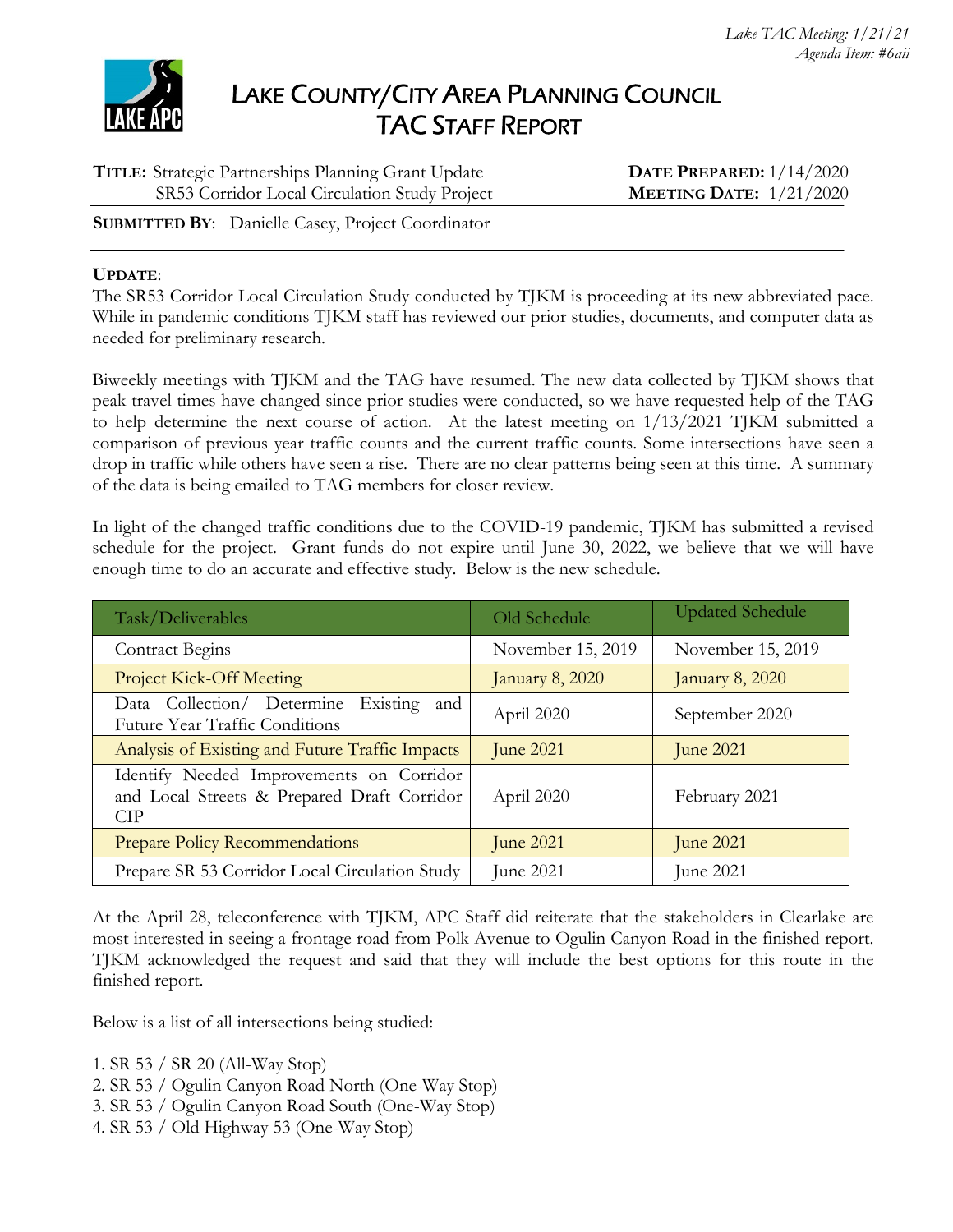5. SR 53 / Olympic Drive (Signalized) 6. SR 53 / Polk Avenue (Two-Way Stop) 7. SR 53 / 40th Avenue-Lakeshore Drive (Signalized) 8. SR 53 / 18th Avenue (Signalized) 9. SR 53 / Dam Road-Old Highway 53 (Signalized) 10. SR 53 / Anderson Ranch Parkway (One-Way Stop) 11. SR 53 / State Route 29 (Signalized) 12. SR 53 at Kugelman St (4-lane segment) 13. SR 53 at Jessie St (4-lane segment)

**ACTION REQUIRED**: For information and discussion purposes only.

**ALTERNATIVES**: None

**RECOMMENDATION**: None